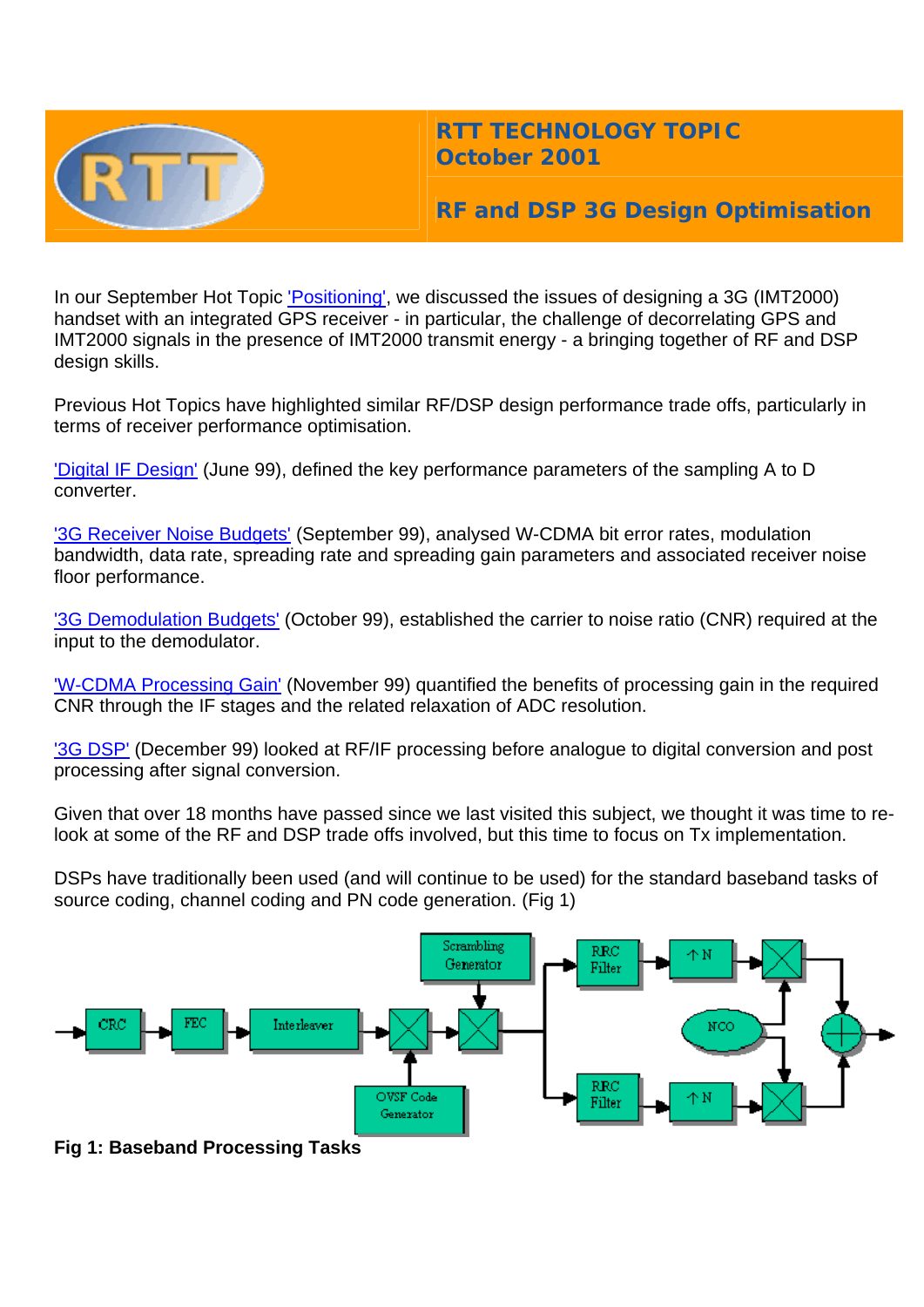The 'new' tasks taken on by the DSP now however include digital filtering, frequency selection, IQ modulation and pre-distortion (to help optimise RF PA performance). The result is that it is now much more important for DSP and RF designers to work together on performance specification.

In terms of the digital filter, the prime characteristics have to include very linear phase and a good (low) shape factor.

The direct digital synthesiser provides frequency selection precision within a fraction of a herz and a fast settling time.

The IQ modulator has to provide good amplitude and phase balance (better than 70 db image suppression).

Because the sample rate of D/A converters is still not sufficiently high to allow direct translation to the final RF frequency in the digital domain, and because D/A convertors still tend to be power hungry, some analogue frequency translation and LO generation is needed to meet performance and power constraints. The selection of the digital IF to be used, and the relationship between digital LO generation/step size and analogue synthesiser parameters is an area where good discussion and planning between the DSP designers and analogue designers is an essential pre-requisite for producing a phone that meets specification.

Likewise with PA linearisation (Fig 2). The 3G specifications require between 30 and 35 dB third order intermodulation performance for handsets. Achieving this with an unlinearised amplifier is possible, but with only about 25% to 30% efficiency. Comparing this with 55% efficiency for state of the art GSM handset amplifiers highlights a significant shortfall which must be overcome by a combination of better device technology, better PA design, and external linearisation.



#### **Fig 2: The Role of the DSP in PA Linearisation**

Practical alternatives to RF synthesis include **Cartesian loop** - a linearisation technique that works well with narrow modulation bandwidths, but gives only limited processing gain (<10dB) at 3G